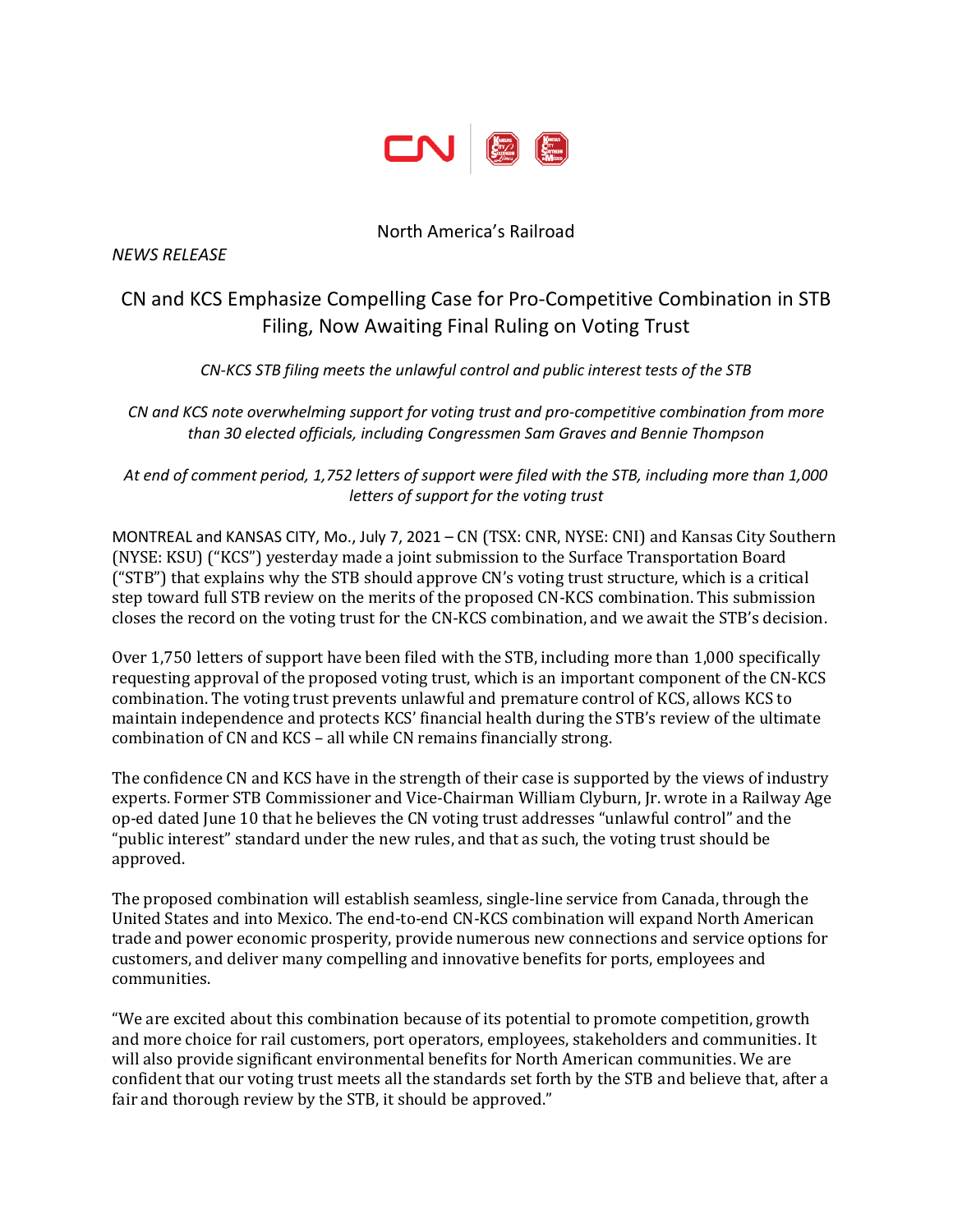- JJ Ruest, president and chief executive officer of CN

"CN is the ideal partner for KCS to power the resurgence of North America's industrial and agricultural corridors and enhance competition. It is important that the STB approve CN's voting trust so that the STB can receive the formal merger application and proceed with a full substantive review of the many compelling and innovative pro-competitive benefits this combination will provide for the public."

- Patrick J. Ottensmeyer, president and chief executive officer of KCS

#### **CN and KCS Address Claims Raised During Comment Period**

#### **Proposed Voting Trust Agreement Protects KCS**

#### *KCS maintains full independence and ability to execute its planned capital program while in trust*

While KCS is in the voting trust, KCS will be managed day-to-day by KCS' existing management team and board, overseen by an independent trustee with extensive knowledge of KCS. It will retain both full independence and the ability to increase capital investments beyond its planned capital program.

Under the voting trust, the STB has oversight over any divestiture of KCS, if necessary, and CN has committed to the STB that if it is required to divest KCS out of trust, it would instruct the trustee to divest KCS in a way that maintains KCS as an intact entity.

#### **CN and KCS Will Enhance Competition**

#### *Commitments provide new options to customers*

CN and KCS chose to have their merger reviewed by the STB under the current merger rules knowing that it means the proposal will have to meet a higher standard of "enhanced competition." The decision was made because customers should have a say and the commitments CN has made can and will enhance competition in many different ways.

CN has committed to divesting the sole area of overlap between the CN and KCS networks – KCS' 70-mile line between New Orleans and Baton Rouge – thereby making the combination a true endto-end transaction.

CN and KCS are also committed to preserving access to all major gateways on commercially reasonable terms. This commitment enhances route choice and provides all market participants, railroads and shippers a fair chance to compete.

How this works is that customers enjoying competitive joint line routings with CN or KCS to gateways, in cities such as New Orleans, St. Louis and Kansas City, will continue to have those routings available upon completion of the merger. These customers keep the interline service options they have today and add to those choices new, enhanced single-line service. The gateway commitment is about providing greater choices to customers and it will extend to all major U.S. gateways served by CN and KCS today.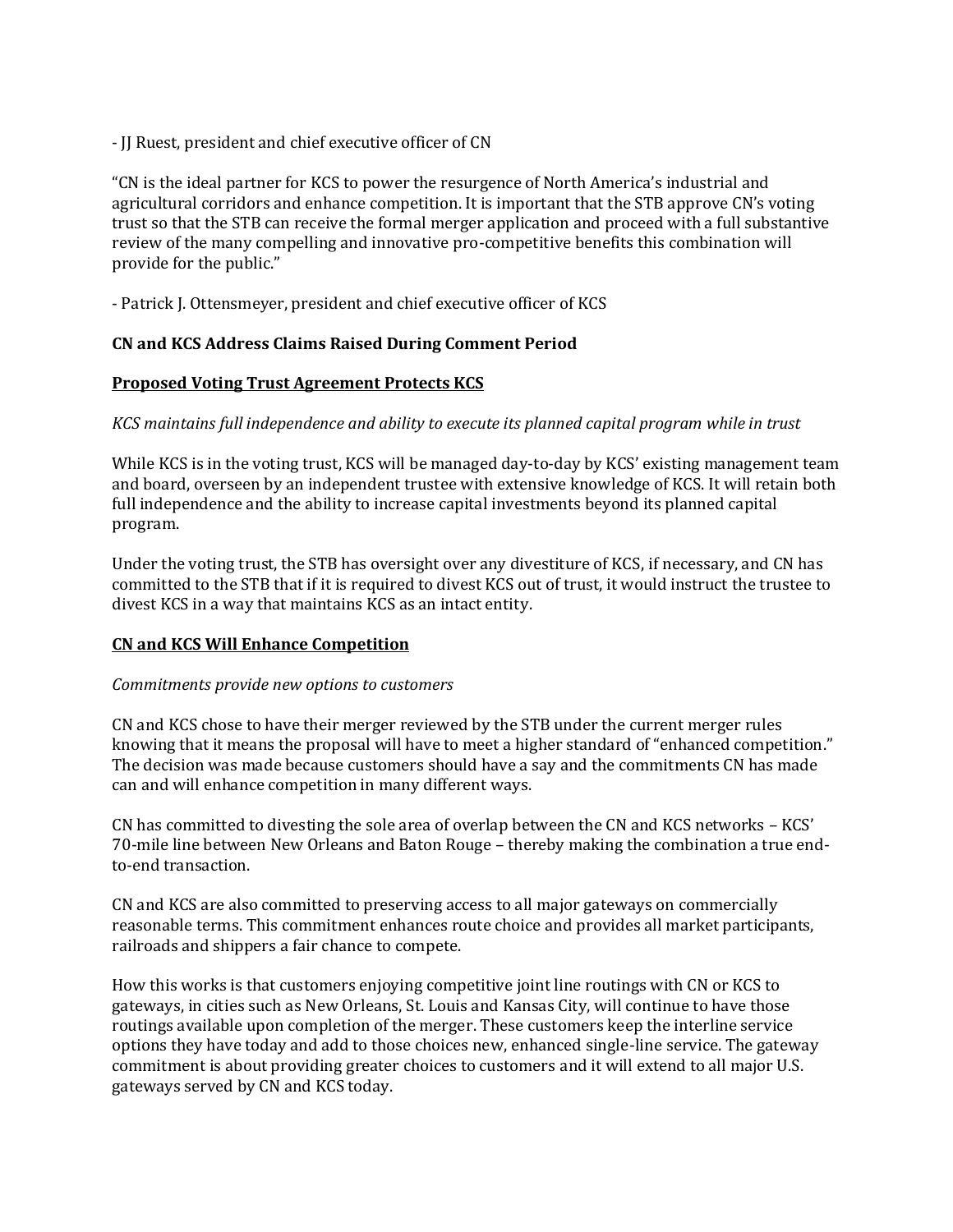As outlined in the joint filing, CN and KCS have committed to further enhance competition by providing customers with increased pricing transparency. Customers benefit from this transparency because it offers negotiating leverage.

The unparalleled pro-competitive benefits are clear upon a review of the North-South trade routes through the industrial and agricultural corridors in the United States. A map of major routes in the [U.S.](https://www.connectedcontinent.com/assets/uploads/pdf/CN-KCS_EnhancedComp_Fact_Sheet_EN.pdf) illustrates the balance of the industry and how a merger would improve competition by allowing CN-KCS to more vigorously compete with larger Class Is and against long-haul trucks for North-South flows of traffic. The map shows that CN-KCS would not alter the competitive balance of the industry and will in fact create new opportunities and increase choice for customers. Importantly, this North-South merger involving two of the three smallest U.S. Class I railroads would, if approved, be only the fifth-largest U.S. Class I.

#### **CN's Strong Financial Profile Will Drive Growth Through Investments**

*\$250 million already committed for key investments, including in Kansas City area across CN and KCS lines*

CN has one of the strongest financial profiles of all the Class I carriers, and it plans to maintain a strong balance sheet and retain an investment grade credit rating throughout the transaction and beyond. It has set forth a plan, including suspending stock repurchases, to pay down rapidly the debt that it will secure to fund a portion of the KCS purchase. The dividend policy during the transaction will not change.

CN has been a sector leader in growth over the past two decades, with targeted investments in its network to add capacity, deploy technology to improve safety and productivity and invest in railcars and locomotives. CN has already committed to investing \$250 million in infrastructure across CN and KCS lines. This investment will result in more efficiency, more capacity and more opportunities for employees and communities. The majority of this investment will be utilized to upgrade the newly designated Kansas City Speedway – the line between Kansas City, MO, and Gilman, IL, providing a better, more competitive connection between Kansas City and Chicago – with additional investments in Illinois, Missouri, Michigan, Louisiana and Texas.

Kansas City remains a key location as the site of the combined company's U.S. headquarters, a major gateway and an additional line to Detroit. KCS' Shreveport-Kansas City line will be critically important to providing additional CN service to key markets and will not be downgraded or divested. Investments in the route will be made at a similar level or higher in the years after the CN-KCS combination is consummated.

As a larger truly North American continental enterprise with complementary routes and an enhanced platform for revenue growth, capital investment and job creation, CN and KCS are wellpositioned to create new growth opportunities for key stakeholders.

Additional information about CN's pro-competitive combination with KCS is available at [www.ConnectedContinent.com](https://www.globenewswire.com/Tracker?data=9rbG0dSnN_V7OIHWC_1UaHnxisuo5maWWsyPjwToW5o4fR6wfF6AoFcr_ZFIv9LpkNd7ODSuBnsVsnwkDimJN-hpUNTU6ayijBgVKdxgyGXUdmX0OQEskToWfdyBUA9q). CN's and KCS' July 6, 2021 STB filing is also available on this site.

#### **About CN**

CN is a world-class transportation leader and trade-enabler. Essential to the economy, to the customers, and to the communities it serves, CN safely transports more than 300 million tons of natural resources, manufactured products, and finished goods throughout North America every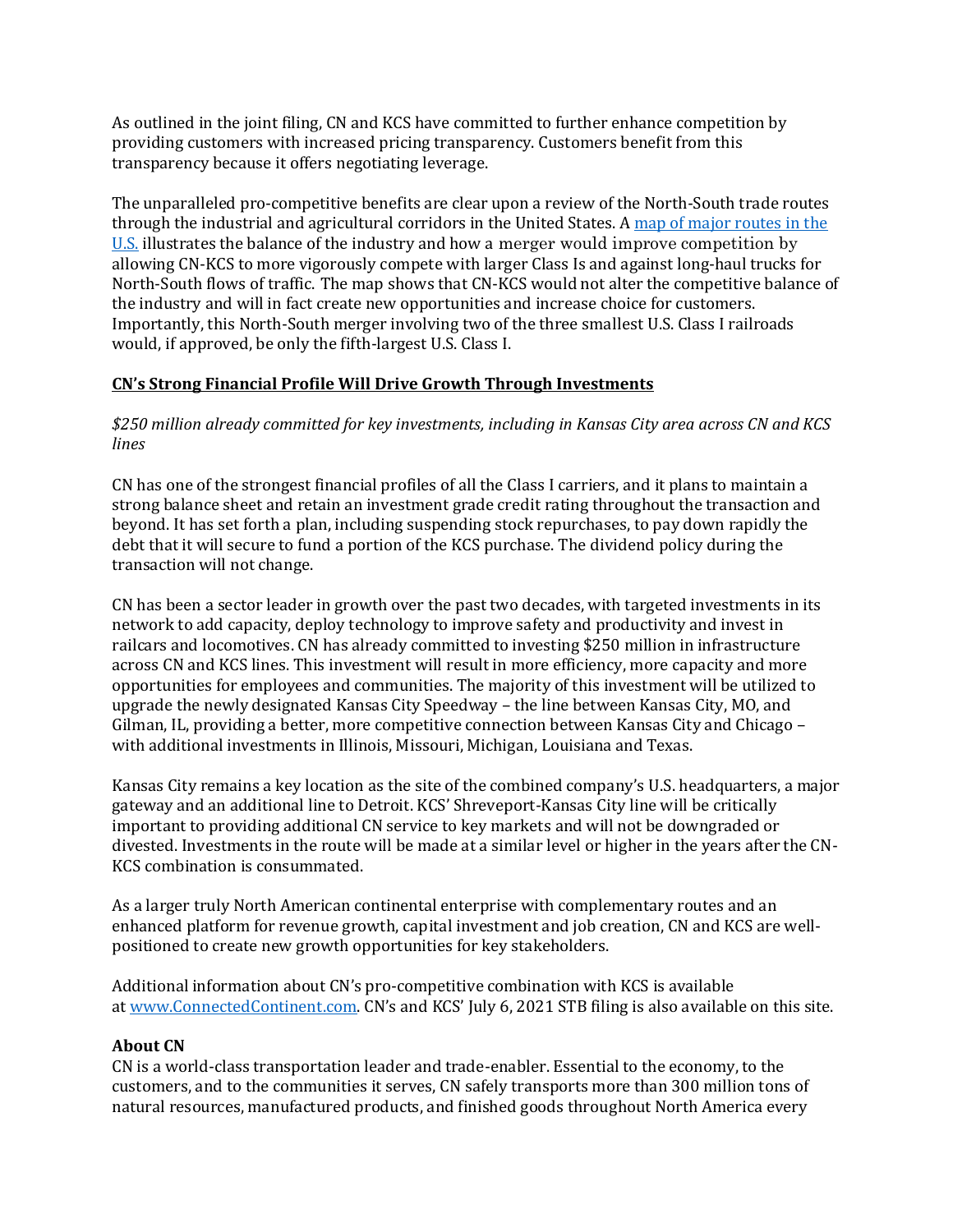year. As the only railroad connecting Canada's Eastern and Western coasts with the U.S. South through a 19,500-mile rail network, CN and its affiliates have been contributing to community prosperity and sustainable trade since 1919. CN is committed to programs supporting social responsibility and environmental stewardship.

#### **About Kansas City Southern**

Headquartered in Kansas City, Mo., Kansas City Southern (KCS) (NYSE: KSU) is a transportation holding company that has railroad investments in the U.S., Mexico and Panama. Its primary U.S. holding is The Kansas City Southern Railway Company, serving the central and south central U.S. Its international holdings include Kansas City Southern de Mexico, S.A. de C.V., serving northeastern and central Mexico and the port cities of Lázaro Cárdenas, Tampico and Veracruz, and a 50 percent interest in Panama Canal Railway Company, providing ocean-to-ocean freight and passenger service along the Panama Canal. KCS' North American rail holdings and strategic alliances with other North American rail partners are primary components of a unique railway system, linking the commercial and industrial centers of the U.S., Mexico and Canada. More information about KCS can be found at www.kcsouthern.com

#### **Forward Looking Statements**

Certain statements included in this news release constitute "forward-looking statements" within the meaning of the United States Private Securities Litigation Reform Act of 1995 and under Canadian securities laws, including statements based on management's assessment and assumptions and publicly available information with respect to KCS, regarding the proposed transaction between CN and KCS, the expected benefits of the proposed transaction and future opportunities for the combined company. By their nature, forward-looking statements involve risks, uncertainties and assumptions. CN cautions that its assumptions may not materialize and that current economic conditions render such assumptions, although reasonable at the time they were made, subject to greater uncertainty. Forward-looking statements may be identified by the use of terminology such as "believes," "expects," "anticipates," "assumes," "outlook," "plans," "targets," or other similar words.

Forward-looking statements are not guarantees of future performance and involve risks, uncertainties and other factors which may cause actual results, performance or achievements of CN, or the combined company, to be materially different from the outlook or any future results, performance or achievements implied by such statements. Accordingly, readers are advised not to place undue reliance on forward-looking statements. Important risk factors that could affect the forward-looking statements in this news release include, but are not limited to: the outcome of the proposed transaction between CN and KCS; the parties' ability to consummate the proposed transaction; the conditions to the completion of the proposed transaction; that the regulatory approvals required for the proposed transaction may not be obtained on the terms expected or on the anticipated schedule or at all; CN's indebtedness, including the substantial indebtedness CN expects to incur and assume in connection with the proposed transaction and the need to generate sufficient cash flows to service and repay such debt; CN's ability to meet expectations regarding the timing, completion and accounting and tax treatments of the proposed transaction; the possibility that CN may be unable to achieve expected synergies and operating efficiencies within the expected time-frames or at all and to successfully integrate KCS' operations with those of CN; that such integration may be more difficult, time-consuming or costly than expected; that operating costs, customer loss and business disruption (including, without limitation, difficulties in maintaining relationships with employees, customers or suppliers) may be greater than expected following the proposed transaction or the public announcement of the proposed transaction; the retention of certain key employees of KCS may be difficult; the duration and effects of the COVID-19 pandemic,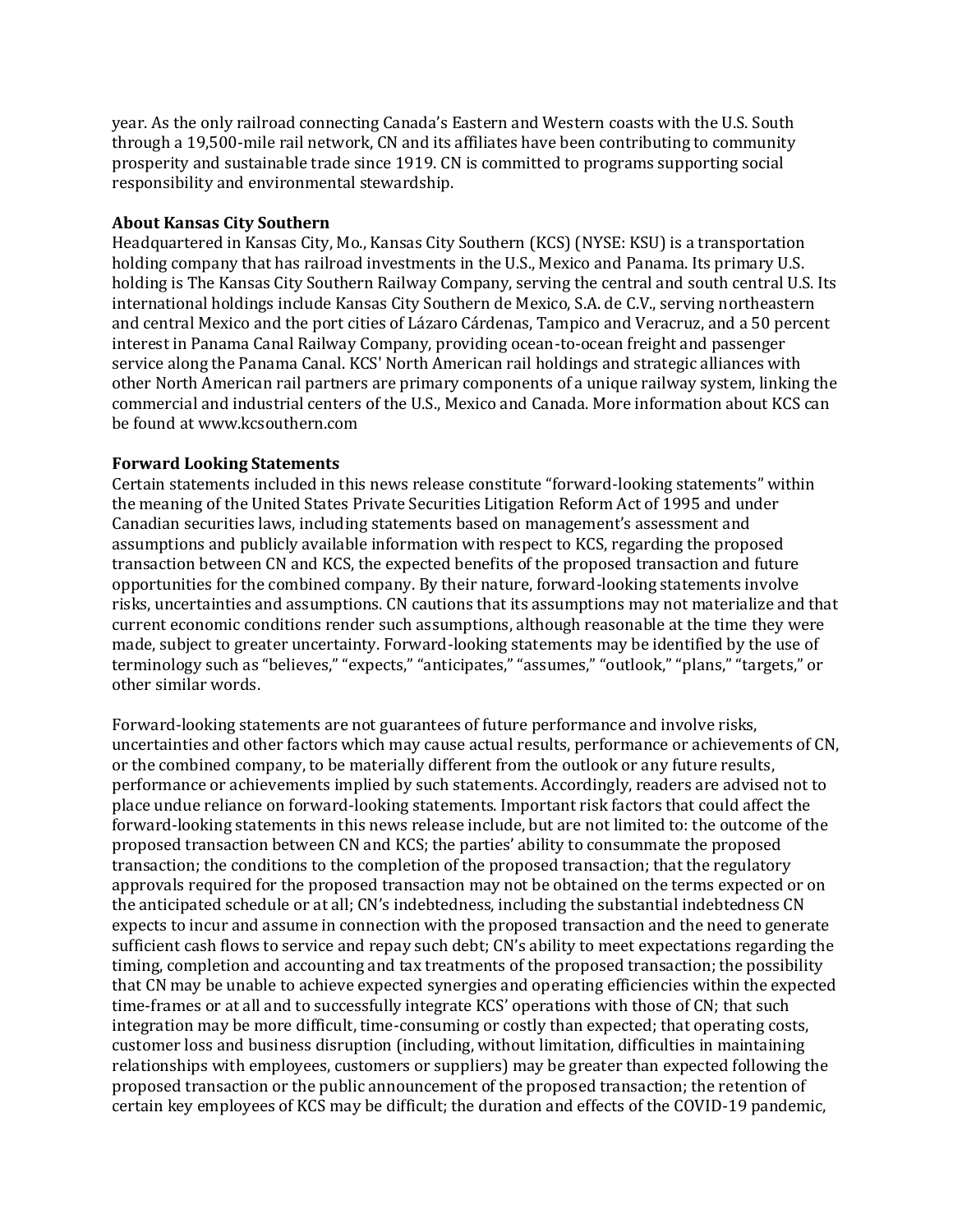general economic and business conditions, particularly in the context of the COVID-19 pandemic; industry competition; inflation, currency and interest rate fluctuations; changes in fuel prices; legislative and/or regulatory developments; compliance with environmental laws and regulations; actions by regulators; the adverse impact of any termination or revocation by the Mexican government of KCS de México, S.A. de C.V.'s Concession; increases in maintenance and operating costs; security threats; reliance on technology and related cybersecurity risk; trade restrictions or other changes to international trade arrangements; transportation of hazardous materials; various events which could disrupt operations, including illegal blockades of rail networks, and natural events such as severe weather, droughts, fires, floods and earthquakes; climate change; labor negotiations and disruptions; environmental claims; uncertainties of investigations, proceedings or other types of claims and litigation; risks and liabilities arising from derailments; timing and completion of capital programs; and other risks detailed from time to time in reports filed by CN with securities regulators in Canada and the United States. Reference should also be made to Management's Discussion and Analysis in CN's annual and interim reports, Annual Information Form and Form 40-F, filed with Canadian and U.S. securities regulators and available on CN's website, for a description of major risk factors relating to CN. Additional risks that may affect KCS' results of operations appear in Part I, Item 1A "Risks Related to KCS' Operations and Business" of KCS' Annual Report on Form 10-K for the year ended December 31, 2020, and in KCS' other filings with the U.S. Securities and Exchange Commission ("SEC").

Forward-looking statements reflect information as of the date on which they are made. CN assumes no obligation to update or revise forward-looking statements to reflect future events, changes in circumstances, or changes in beliefs, unless required by applicable securities laws. In the event CN does update any forward-looking statement, no inference should be made that CN will make additional updates with respect to that statement, related matters, or any other forward-looking statement.

#### **No Offer or Solicitation**

This news release does not constitute an offer to sell or the solicitation of an offer to buy any securities or a solicitation of any vote or approval, nor shall there be any sale of securities in any jurisdiction in which such offer, solicitation or sale would be unlawful prior to registration or qualification under the securities laws of any such jurisdiction. No offer of securities shall be made except by means of a prospectus meeting the requirements of Section 10 of the Securities Act of 1933, as amended.

#### **Additional Information and Where to Find It**

In connection with the proposed transaction, CN has filed with the SEC a registration statement on Form F-4 to register the shares to be issued in connection with the proposed transaction. The registration statement includes a preliminary proxy statement of KCS which, when finalized, will be sent to the stockholders of KCS seeking their approval of the merger-related proposals. The registration statement has not yet become effective. This news release is not a substitute for the proxy statement or registration statement or other documents CN and/or KCS may file with the SEC or applicable securities regulators in Canada in connection with the proposed transaction.

INVESTORS AND SECURITY HOLDERS ARE URGED TO READ THE PRELIMINARY PROXY STATEMENT, THE REGISTRATION STATEMENT, THE PROSPECTUS AND ANY OTHER RELEVANT DOCUMENTS FILED WITH THE SEC OR APPLICABLE SECURITIES REGULATORS IN CANADA CAREFULLY IN THEIR ENTIRETY IF AND WHEN THEY BECOME AVAILABLE (INCLUDING ALL AMENDMENTS AND SUPPLEMENTS THERETO) BECAUSE THEY WILL CONTAIN IMPORTANT INFORMATION ABOUT CN, KCS AND THE PROPOSED TRANSACTIONS. Any definitive proxy statement(s), registration statement or prospectus(es) and other documents filed by CN and KCS (if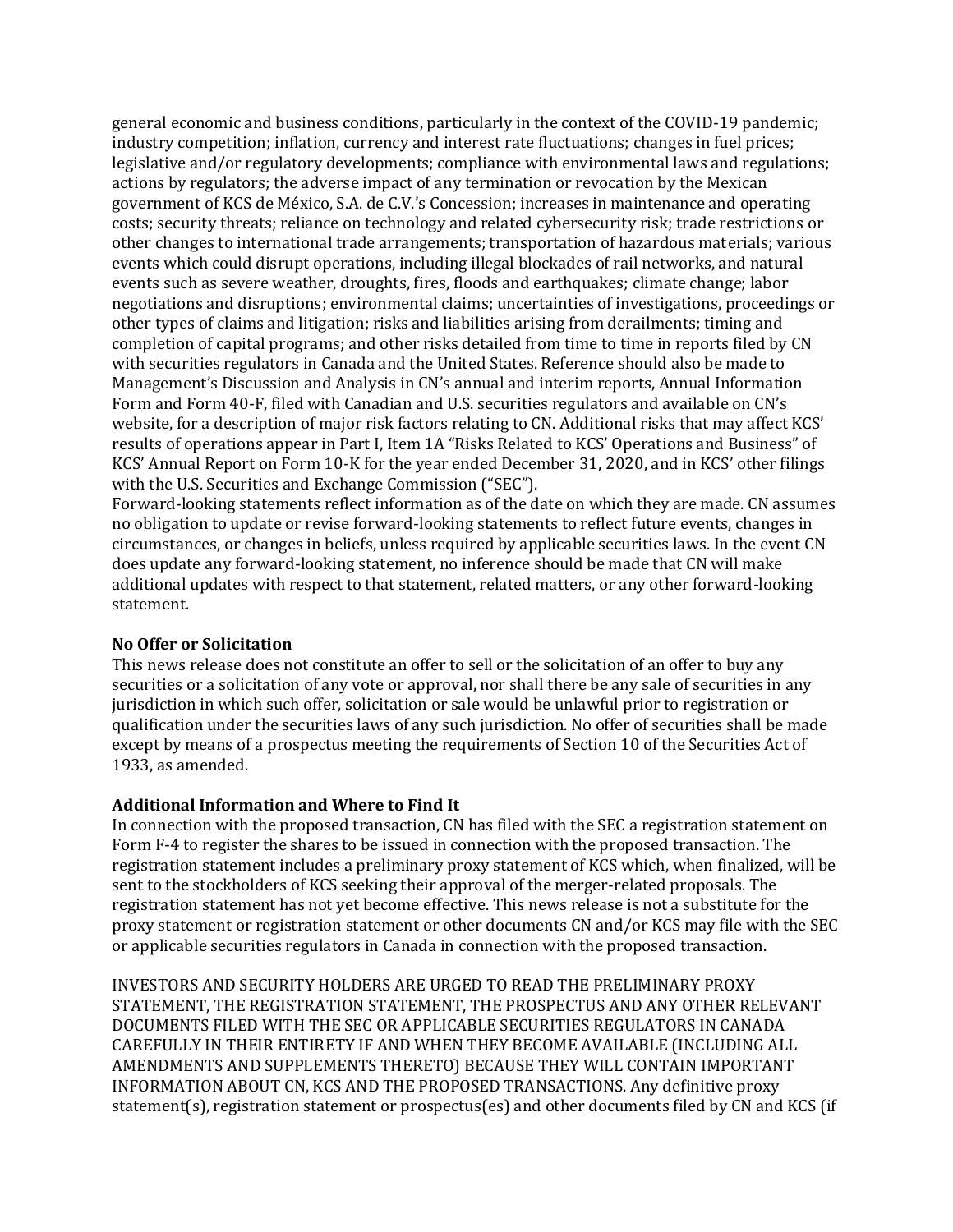and when available) will be mailed to stockholders of CN and/or KCS, as applicable. Investors and security holders will be able to obtain copies of these documents (if and when available) and other documents filed with the SEC and applicable securities regulators in Canada by CN free of charge through at www.sec.gov and www.sedar.com. Copies of the documents filed by CN (if and when available) will also be made available free of charge by accessing CN's website at www.CN.ca. Copies of the documents filed by KCS (if and when available) will also be made available free of charge at www.investors.kcsouthern.com, upon written request delivered to KCS at 427 West 12th Street, Kansas City, Missouri 64105, Attention: Corporate Secretary, or by calling KCS' Corporate Secretary's Office by telephone at 1-888-800-3690 or by email at corpsec@kcsouthern.com.

#### **Participants**

This news release is neither a solicitation of a proxy nor a substitute for any proxy statement or other filings that may be made with the SEC and applicable securities regulators in Canada. Nonetheless, CN, KCS, and certain of their directors and executive officers and other members of management and employees may be deemed to be participants in the solicitation of proxies in respect of the proposed transactions. Information about CN's executive officers and directors is available in its 2021 Management Information Circular, dated March 9, 2021, as well as its 2020 Annual Report on Form 40-F filed with the SEC on February 1, 2021, in each case available on its website at www.CN.ca/investors/ and at www.sec.gov and www.sedar.com. Information about KCS' directors and executive officers may be found on its website at www.kcsouthern.com and in its 2020 Annual Report on Form 10-K filed with the SEC on January 29, 2021, available at www.investors.kcsouthern.com and www.sec.gov. Additional information regarding the interests of such potential participants will be included in one or more registration statements, proxy statements or other documents filed with the SEC and applicable securities regulators in Canada if and when they become available. These documents (if and when available) may be obtained free of charge from the SEC's website at www.sec.gov and from www.sedar.com, as applicable.

#### **Contacts**

### **Media: CN**

**Canada** Mathieu Gaudreault CN Media Relations & Public Affairs (514) 249-4735 [Mathieu.Gaudreault@cn.ca](mailto:Mathieu.Gaudreault@cn.ca)

Longview Communications & Public Affairs Martin Cej (403) 512-5730 [mcej@longviewcomms.ca](mailto:mcej@longviewcomms.ca)

#### **United States**

Brunswick Group Jonathan Doorley / Rebecca Kral (917) 459-0419 / (917) 818-9002 [jdoorley@brunswickgroup.com](mailto:jdoorley@brunswickgroup.com)

#### **Investment Community: CN**

Paul Butcher Vice-President Investor Relations (514) 399-0052 investor.relations@cn.ca

#### **Investment Community: KCS**

Ashley Thorne Vice President Investor Relations (816) 983-1530 [athorne@kcsouthern.com](mailto:athorne@kcsouthern.com)

MacKenzie Partners, Inc. Dan Burch / Laurie Connell (212) 929-5748 / (212) 378-7071 [dburch@mackenziepartners.com](mailto:dburch@mackenziepartners.com)